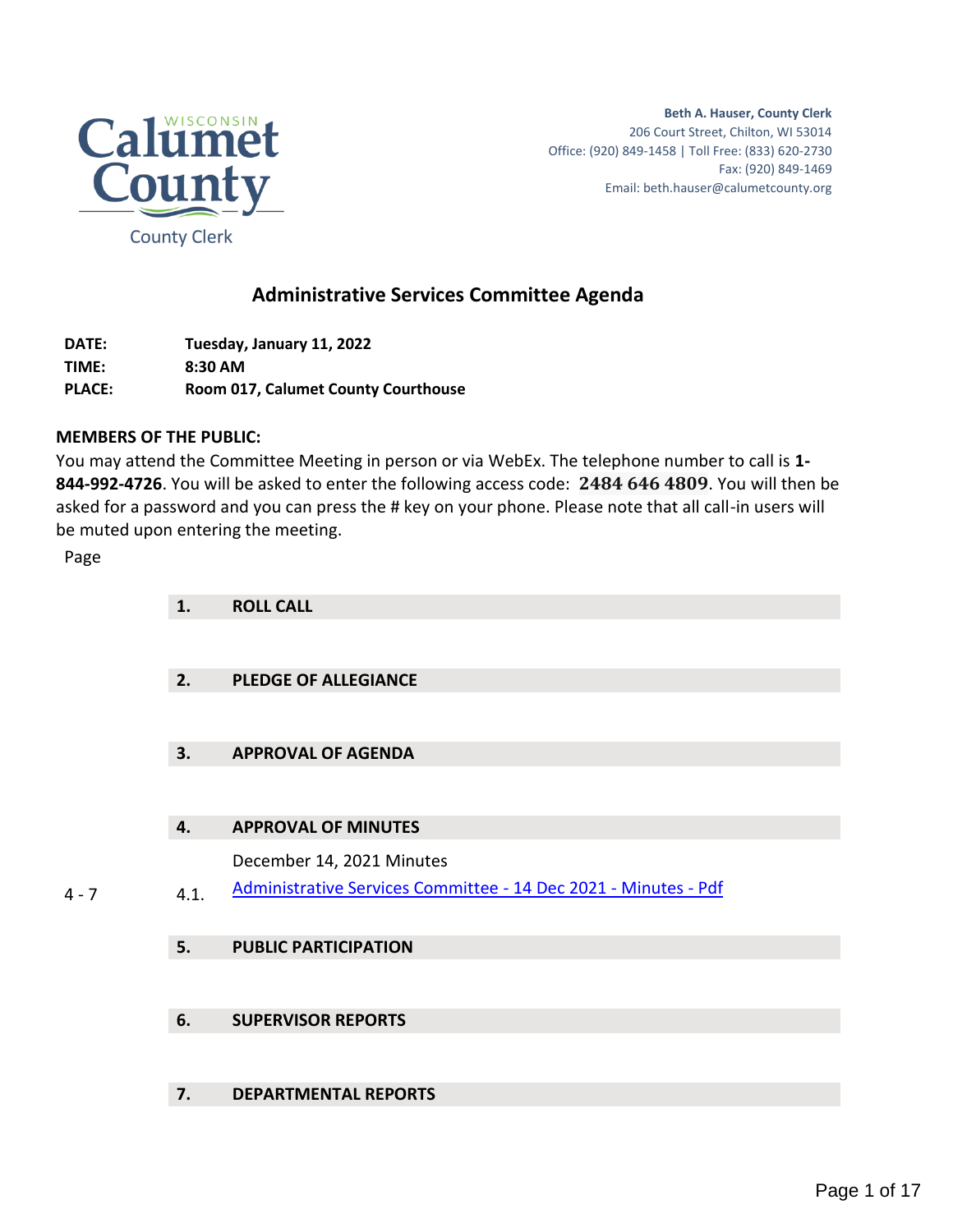#### 7.1. **DEPARTMENT OF ADMINISTRATION**

1. Discussion and possible action on County Administrator's Annual Performance Evaluation Process

- 2. Discuss County Services Remodeling Scope and Estimate Report
- 3. Building Projects update
- 4. Hiring update

#### 8 - 17 7.2. **FINANCE DEPARTMENT**

1. Review and approve the resolution re-affirming the County's continuation of Self-Insurance for workers compensation.

2. Review and approve the resolution authorizing the Administrative Services Committee to settle claims not to exceed \$10,000.

3. Review and approve amendment of the 2021 budget for an operating transfer to the highway fund.

4. Review and approve the annual budget transfer for the conversion of paid time off (PTO) to the Post Employment Health Plan (PEHP) Trust.

5. Review December Investment Report (copies to be provided). [RES 2021-XX Workers Compensation Self Funding JAN 2022](#page-7-0) [RES 2021-xx Settle Accts not exceeding \\$10000 JAN 22](#page-9-0) [Support for Resolution for Operating Transfer to Highway](#page-11-0) [RES 2021-XX Budgetary Transfer for Highway Advance JAN 2022](#page-13-0) [2021 PTO to PEHP Budget Trsf](#page-15-0)

#### 7.3. **COUNTY CLERK**

1. Update on candidates for April Supervisory Election

#### **8. CLOSED SESSION**

#### 8.1. • Discussion of land purchase negotiating terms.

The Committee will go into closed session per Wis. Stat. 19.85(1)(e) for deliberating or negotiating the purchasing of public properties, the investing of public funds, or conducting other specified public business, whenever competitive or bargaining reasons require a closed session.

#### **9. RETURN TO OPEN SESSION**

9.1. The Committee will return to open session for a possible vote on land purchase negotiating terms.

#### **10. SET NEXT REGULAR MEETING DATE**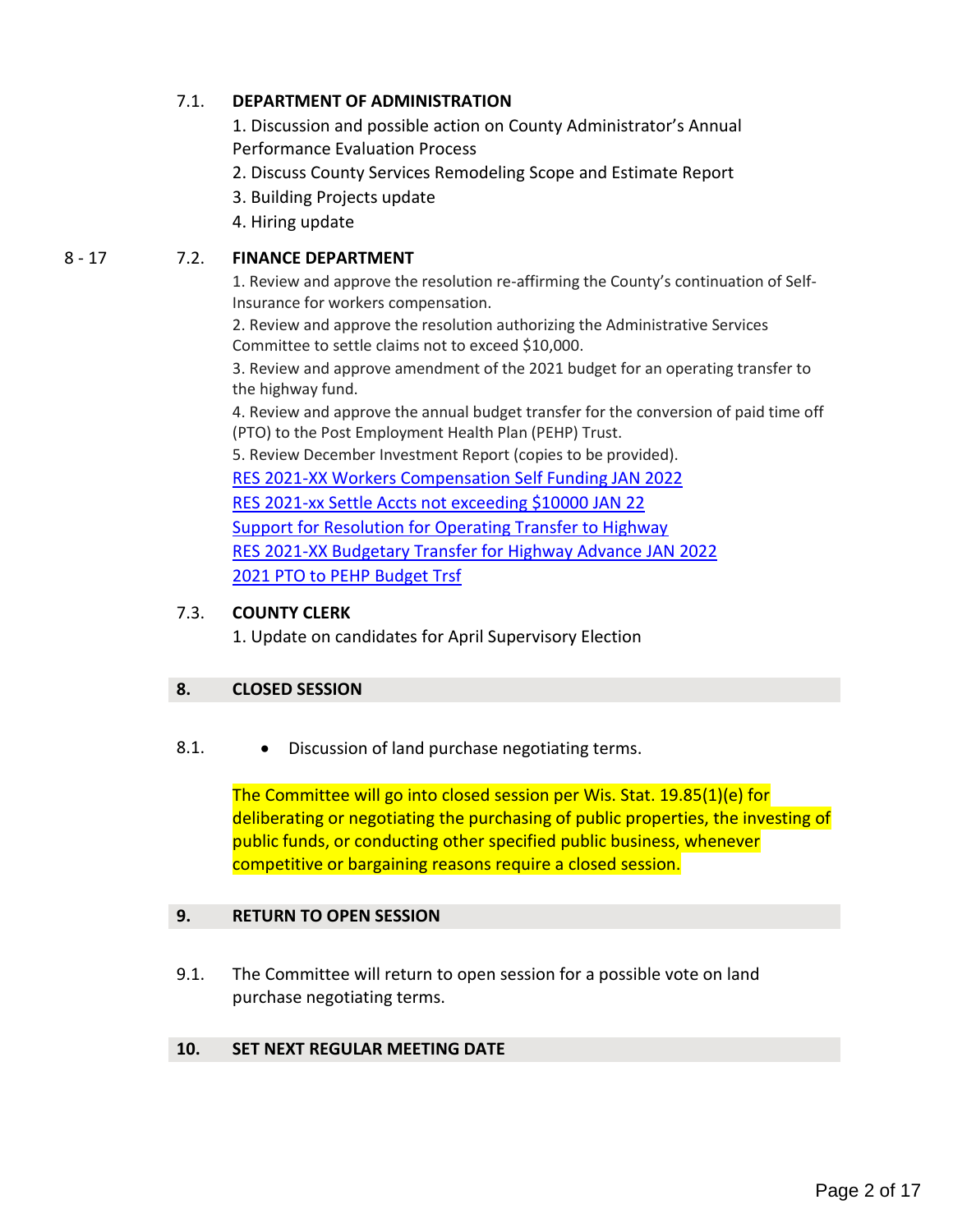The Legislative Exchange is February 8-9, 2022 and our normal meeting date would be February 8, so *possible* discussion and approval of a new date for February meeting.

#### **11. ADJOURNMENT**

So as not to disturb the meeting, all cell phones must be placed on vibrate, and all calls taken outside the meeting room.

Any person wishing to attend who, because of a disability, requires special accommodation, should contact the County Clerk's Office at (920) 849-1458 at least twenty four (24) hours before the scheduled meeting time so appropriate arrangements can be made.

This is a public meeting. As such, all members or a majority of the members of the County Board may be in attendance. While a majority of the County Board members, or the majority of any given County Board Committee, may be present only the above committee will take official action based on the agenda.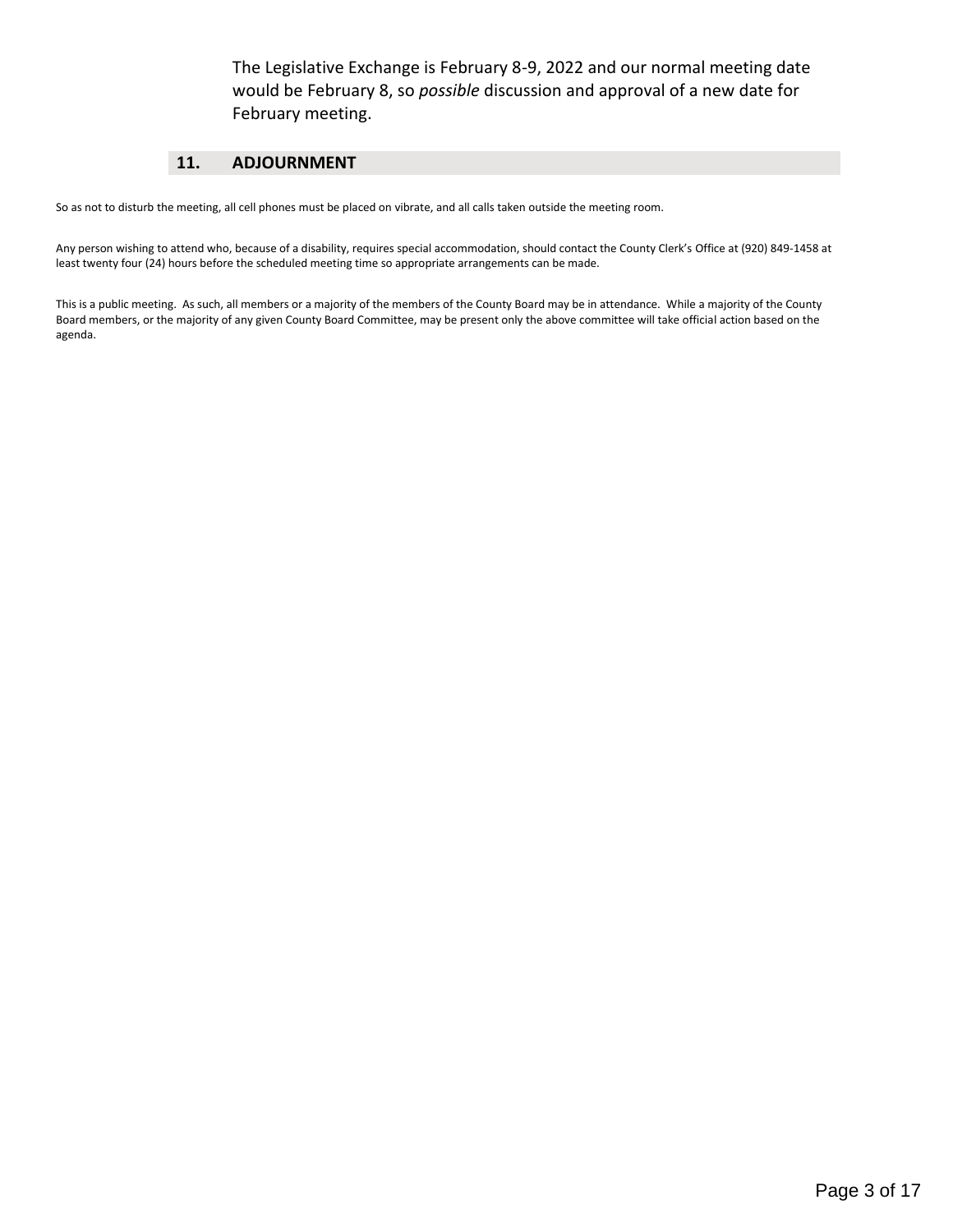<span id="page-3-0"></span>

## **Administrative Services Committee Meeting Minutes**

**Tuesday, December 14, 2021**

The Administrative Services Committee of Calumet County was called to order on Tuesday, December 14, 2021, at 8:30 AM, in Room 017, Calumet County Courthouse, with the following members present:

#### **1 ROLL CALL**

**Committee Members Present**: Chair Merlin Gentz; Supervisors Bill Barribeau, Ronald Dietrich, Mary Schwalenberg, Pete Stier and Tom Stoffel.

**Committee Member Excused**: Supervisor Hope Karth

**Staff and others present**: County Board Chair Alice Connors; Register of Deeds Tami Alten; IT Director John Anderson; County Clerk Beth Hauser; Facilities Director Adam Hernke; Finance Director David Maccoux; Business Systems Analyst and Communications Manager Matt Payette; County Administrator Todd Romenesko; Treasurer Mike Schlaak; and Corporation Counsel Kimberly Tenerelli.

#### **2 PLEDGE OF ALLEGIANCE**

The Pledge of Allegiance was recited.

#### **3 APPROVAL OF AGENDA**

**Moved** by Supervisor Barribeau and seconded by Supervisor Schwalenberg to approve the Agenda as amended to correct the next meeting date to January 11, 2022. Motion carried unanimously.

#### **4 APPROVAL OF MINUTES**

**Moved** by Supervisor Stier and seconded by Supervisor Schwalenberg to approve the minutes of the November 9, 2021 meeting as presented. Motion carried unanimously.

#### **5 SPECIAL BUSINESS**

**a)** Kimberly Tenerelli, Corporation Counsel, reviewed the resolution authorizing Calumet County to enter into the Settlement Agreements with McKesson Corporation, Cardinal Health, Inc., Amerisourcebergen Corporation, Johnson & Johnson, Janssen Pharmaceuticals, Inc., Ortho-McNeil-Janssen Pharmaceuticals, Inc., and Janssen Pharmaceutica, Inc., agree to the terms of the MOU allocating settlement proceeds, and authorize entry into the MOU with the Attorney General. General discussion.

Page 1 of 4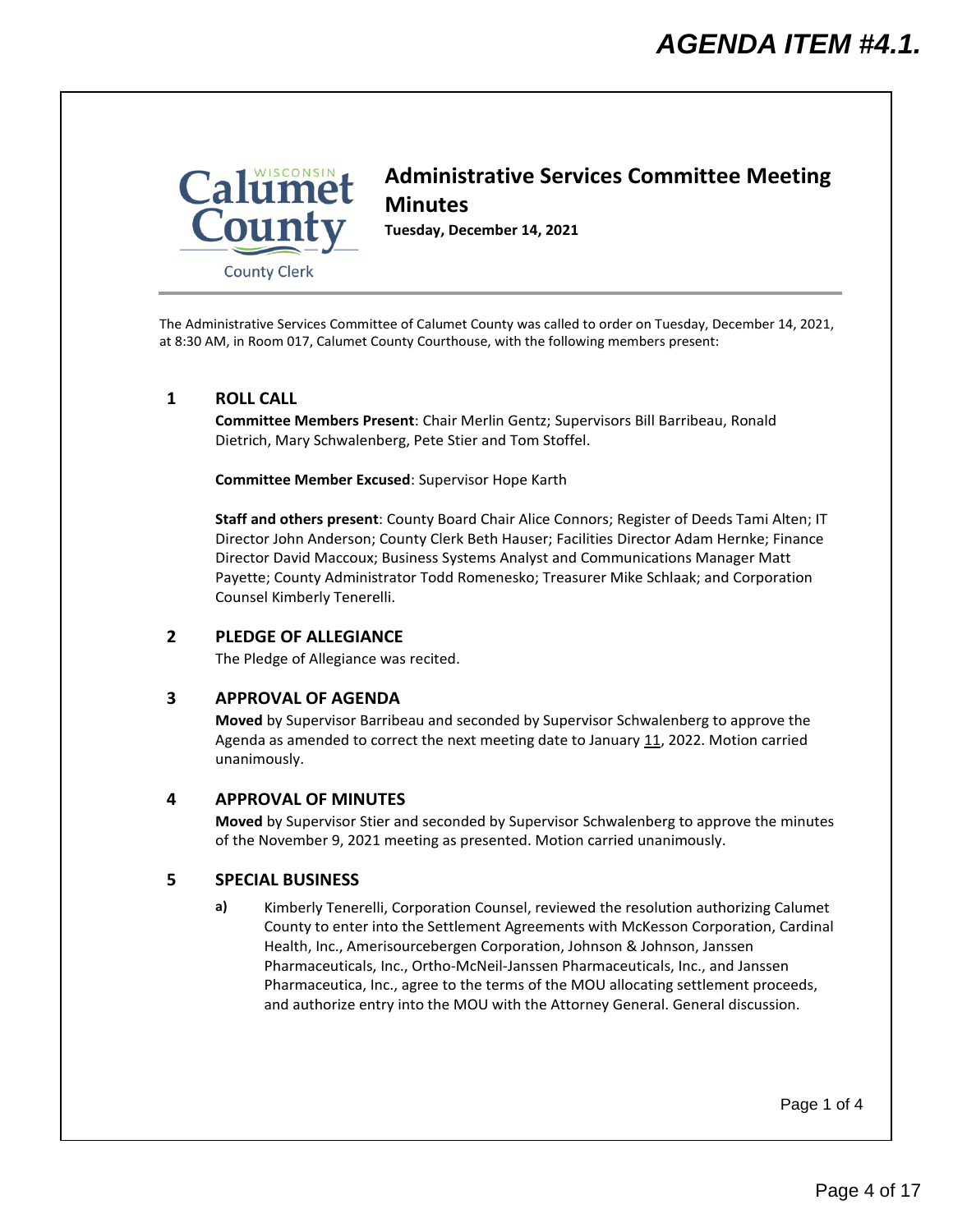**Moved** by Supervisor Dietrich and seconded by Supervisor Stier to approve the resolution and to forward it to the full County Board at its December meeting for approval. Motion carried unanimously.

#### **6 DEPARTMENTAL REPORTS**

#### **a) DEPARTMENT OF ADMINISTRATION**

- Todd Romenesko, County Administrator provided a COVID policy update to the Committee as it relates to the recent federal immunization mandate and subsequent stay by a federal judge, and its impact on Calumet County staff.
- Matt Payette, Business Systems Analyst and Communications Manager, provided an update on the American Rescue Plan Program. Background information was provided to the Committee with the agenda packet.
- Matt reviewed a resolution amending the 2021 Budget for the expenditure of American Rescue Plan Act Funds with the Committee. **Moved** by Supervisor Barribeau and seconded by Supervisor Dietrich to approve the resolution and to forward it to the full County Board at its December meeting for approval. Motion carried unanimously.
- Todd Romenesko reviewed Meal Reimbursement Policy Proposed Changes with the Committee. **Moved** by Supervisor Barribeau and seconded by Supervisor Stoffel to approve the proposed changes as presented. Motion carried unanimously.
- The County Services Remodeling Scope and Estimate Report was distributed to and reviewed with the Committee. General discussion.
- Adam Hernke, Facilities Director, provided a building projects update to the Committee. A copy of the report is attached to the Minutes.
- Hiring update is attached to the Minutes.

Supervisor Barribeau left the meeting at 10:20 AM.

[December construction update](#page-6-0)

#### **b) FINANCE DEPARTMENT**

- David Maccoux, Finance Director, reviewed Construction Financial Updates with the committee.
- David reviewed the October and November Investment Reports with the Committee.

#### **c) REGISTER OF DEEDS**

- Tami Alten, Register of Deeds, reviewed the latest Statistical Report with the Committee.
- Tami provided Property Fraud Alert information to the Committee.

#### **d) COUNTY TREASURER**

- Update on 2017 tax foreclosures 4 parcels obtained through process
- Update on 2018 tax foreclosures eligible 9/1/2021 25 remaining properties with 16 property owners. Title searches usually come back mid-March.
- Update on properties previously acquired through tax foreclosure (N3503 Hwy 55) - soil borings/testings were taken before Thanksgiving. There are 3 areas that need to be retested and analyzed prior to sale.

Page 2 of 4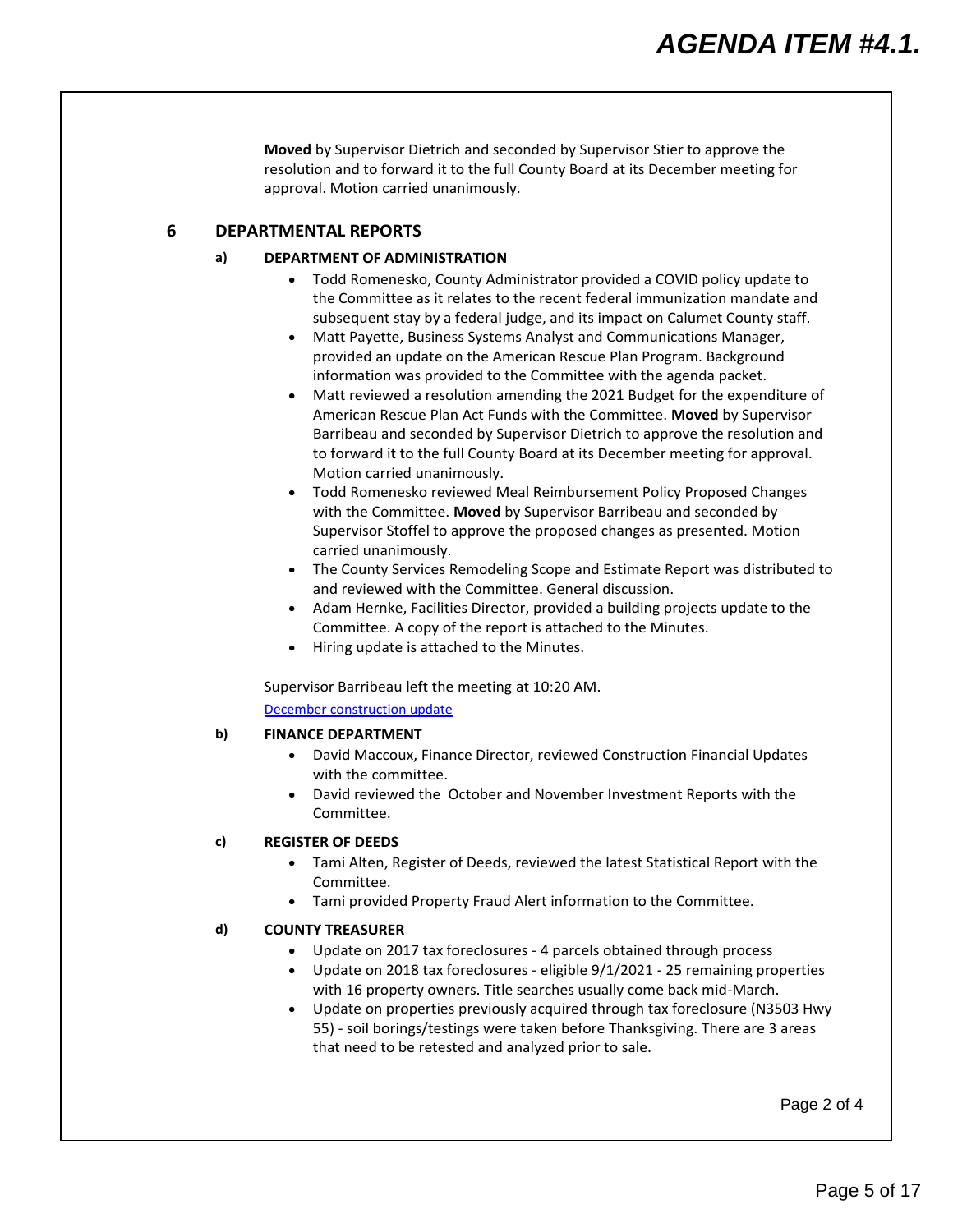• Mike provided a general summary on tax bill generation to educate the committee on the process.

#### **e) COUNTY CLERK**

- Beth Hauser, County Clerk, provided a 2022 Spring Election Update to the Committee.
- Beth discussed changes to marriage license law (2021 Wisconsin ACT 84), which will take effect on July 1, 2022. Couples will be able to apply in any county, the waiting period will be reduced from 6 days to 3 days, license will be valid for 60 days (was 30 days), active military will need only one witness instead of two, and marriage licenses can be filed in any county after the marriage.

#### **7 NEXT REGULAR MEETING DATE**

January 11, 2022 at 8:30 AM

#### **8 ADJOURNMENT**

Chair Gentz adjourned the meeting at 11:07 AM.

Beth A. Hauser, Recording Secretary

Page 3 of 4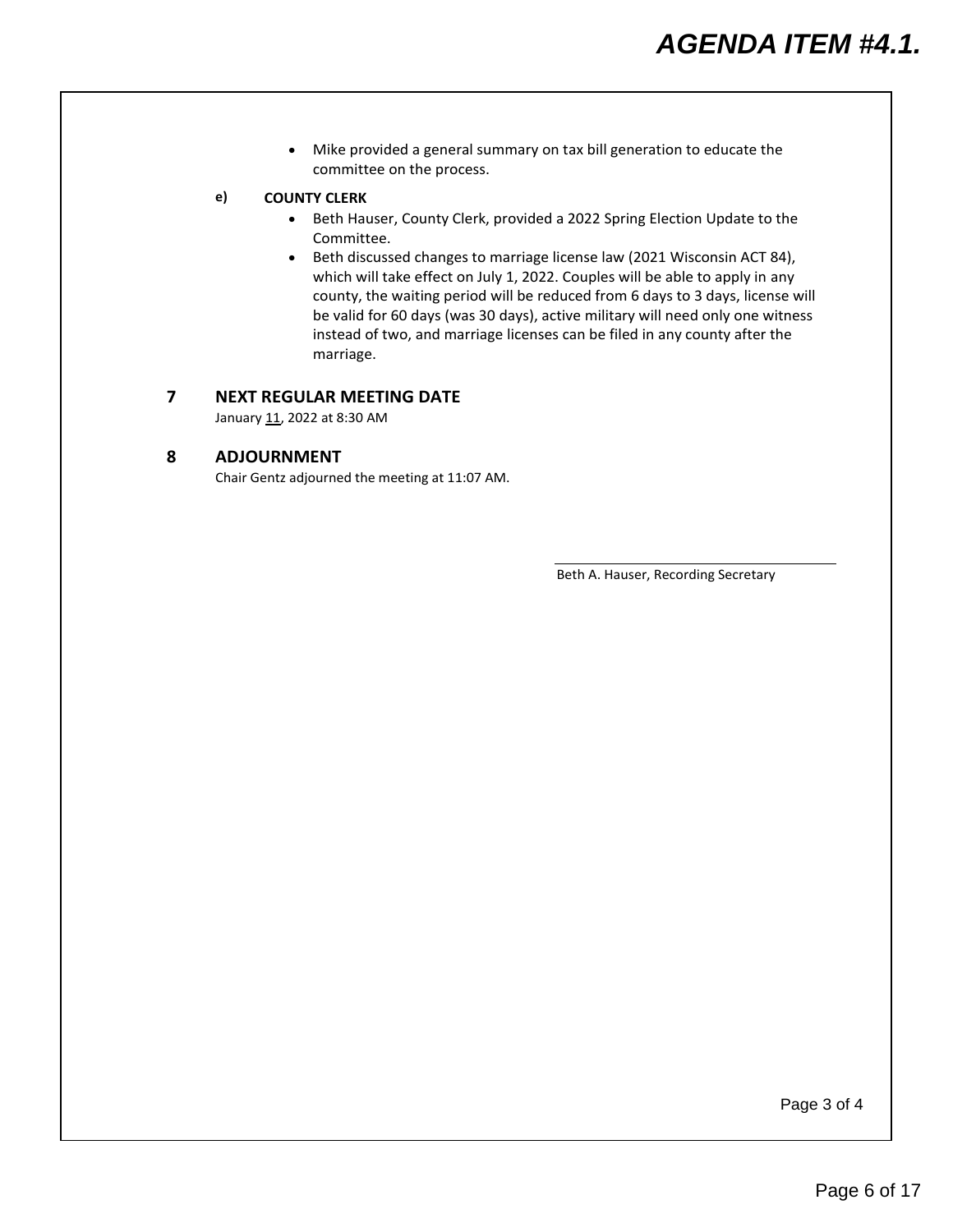### *MINUTES ITEM #a)*

# December

# <span id="page-6-0"></span>Construction update

- Planning on moving inmates in December
- Once inmates are moved demolition of old jail will start
- Courts area bathrooms and halls to be finished in January
- District Attorneys area to be finished in January.

Page 4 of 4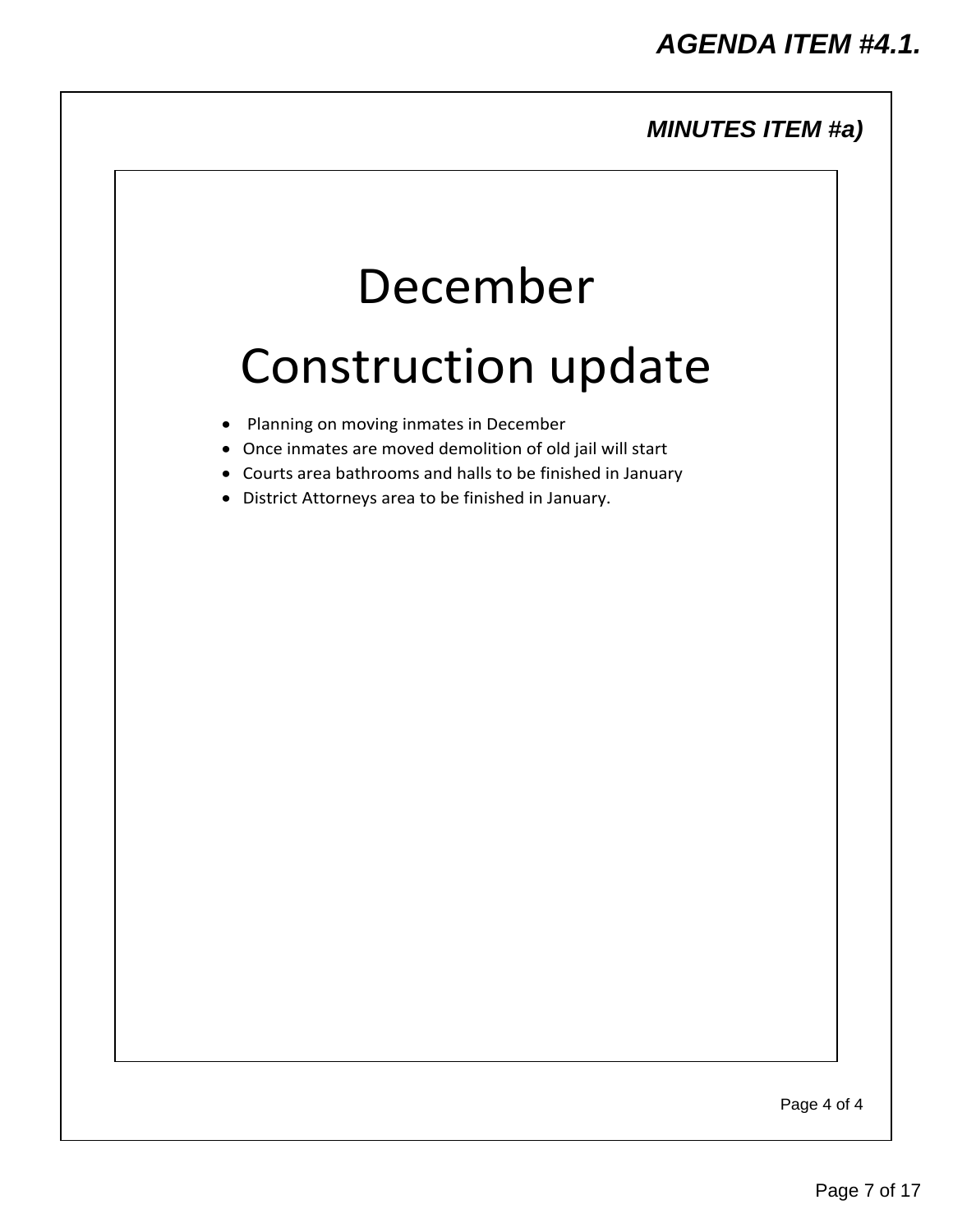#### **RESOLUTION 2021-XX**

#### **RESOLUTION REAUTHORIZING SELF-INSURANCE UNDER THE WISCONSIN WORKER'S COMPENSATION ACT**

To the Honorable Chairperson and Board of Supervisors of Calumet County, Wisconsin:

<span id="page-7-0"></span>

| of the State of Wisconsin, and<br>1 <sup>st</sup><br>Lost:<br>2 <sub>nd</sub><br>Tabled:<br><b>WHEREAS, The Wisconsin Worker's Compensation Act (Act)</b><br>provides that employers covered by the Act either insure their<br>No:<br>Yes:<br>Absent:<br>liability with worker's compensation insurance carriers<br>Number of votes required:<br>authorized to do business in Wisconsin, or to be exempted<br>Majority<br>Two-thirds<br>х<br>(self-insured) from insuring liabilities with a carrier and thereby<br>Reviewed<br>Kimberly<br>assuming the responsibility for its own worker's compensation<br>Corp Counsel<br>Tenerelli<br>by:<br>risk and payment, and<br><b>WHEREAS, The State and its political subdivisions may self-</b><br><b>YES</b><br>ΝO<br>А<br>insure worker's compensation without a special order from the<br>Department of Workforce Development (Department) if they<br><b>BARRIBEAU</b><br>agree to report faithfully all compensable injuries and agree to<br>comply with the Act and rules of the Department, and<br><b>BUDDE</b><br>2<br>CONNORS<br>3<br><b>WHEREAS, The Administrative Services Committee at its</b><br>January 11th, 2022 meeting approved the continuation of the<br><b>DIETRICH</b><br>self-insured worker's compensation program, in compliance<br>with Wisconsin Administrative Code DWD 80.60(3).<br><b>DRAHEIM</b><br>5<br><b>GENTZ</b><br>NOW, THEREFORE, BE IT RESOLVED By the Board of<br>6<br>Supervisors of Calumet County herein assembled adopts the<br><b>HANDSCHKE</b><br>following:<br>HARTL<br>8<br>Provide for the continuation of a self-insured<br>(1)<br>worker's compensation program that is currently in effect.<br>HOFBERGER<br>10 IRWIN<br>(2)<br>Authorize the County Clerk to forward certified<br>copies of this resolution to the Worker's Compensation<br>KARTH<br>11<br>Division, Wisconsin Department of Workforce Development.<br>KESLER<br>12<br>Dated this 18th day of January, 2022.<br><b>KLECKNER</b><br>13<br><b>INTRODUCED BY THE</b><br><b>MUELLER</b><br>14<br><b>ADMINISTRATIVE SERVICES COMMITTEE</b><br>SCHUH<br>15<br>16 SCHWALENBERG<br>Merlin Gentz, Chair<br>17 STIER<br>18 STILLMAN<br><b>Bill Barribeau</b><br>19 STOFFEL<br>20 VOIGHT | <b>Motion:</b> | Adopted: | <b>WHEREAS, Calumet County is a qualified political subdivision</b> |  |  |
|------------------------------------------------------------------------------------------------------------------------------------------------------------------------------------------------------------------------------------------------------------------------------------------------------------------------------------------------------------------------------------------------------------------------------------------------------------------------------------------------------------------------------------------------------------------------------------------------------------------------------------------------------------------------------------------------------------------------------------------------------------------------------------------------------------------------------------------------------------------------------------------------------------------------------------------------------------------------------------------------------------------------------------------------------------------------------------------------------------------------------------------------------------------------------------------------------------------------------------------------------------------------------------------------------------------------------------------------------------------------------------------------------------------------------------------------------------------------------------------------------------------------------------------------------------------------------------------------------------------------------------------------------------------------------------------------------------------------------------------------------------------------------------------------------------------------------------------------------------------------------------------------------------------------------------------------------------------------------------------------------------------------------------------------------------------------------------------------------------------------------------------------------------------------------------------------------------------------------------------------|----------------|----------|---------------------------------------------------------------------|--|--|
|                                                                                                                                                                                                                                                                                                                                                                                                                                                                                                                                                                                                                                                                                                                                                                                                                                                                                                                                                                                                                                                                                                                                                                                                                                                                                                                                                                                                                                                                                                                                                                                                                                                                                                                                                                                                                                                                                                                                                                                                                                                                                                                                                                                                                                                |                |          |                                                                     |  |  |
|                                                                                                                                                                                                                                                                                                                                                                                                                                                                                                                                                                                                                                                                                                                                                                                                                                                                                                                                                                                                                                                                                                                                                                                                                                                                                                                                                                                                                                                                                                                                                                                                                                                                                                                                                                                                                                                                                                                                                                                                                                                                                                                                                                                                                                                |                |          |                                                                     |  |  |
|                                                                                                                                                                                                                                                                                                                                                                                                                                                                                                                                                                                                                                                                                                                                                                                                                                                                                                                                                                                                                                                                                                                                                                                                                                                                                                                                                                                                                                                                                                                                                                                                                                                                                                                                                                                                                                                                                                                                                                                                                                                                                                                                                                                                                                                |                |          |                                                                     |  |  |
|                                                                                                                                                                                                                                                                                                                                                                                                                                                                                                                                                                                                                                                                                                                                                                                                                                                                                                                                                                                                                                                                                                                                                                                                                                                                                                                                                                                                                                                                                                                                                                                                                                                                                                                                                                                                                                                                                                                                                                                                                                                                                                                                                                                                                                                |                |          |                                                                     |  |  |
|                                                                                                                                                                                                                                                                                                                                                                                                                                                                                                                                                                                                                                                                                                                                                                                                                                                                                                                                                                                                                                                                                                                                                                                                                                                                                                                                                                                                                                                                                                                                                                                                                                                                                                                                                                                                                                                                                                                                                                                                                                                                                                                                                                                                                                                |                |          |                                                                     |  |  |
|                                                                                                                                                                                                                                                                                                                                                                                                                                                                                                                                                                                                                                                                                                                                                                                                                                                                                                                                                                                                                                                                                                                                                                                                                                                                                                                                                                                                                                                                                                                                                                                                                                                                                                                                                                                                                                                                                                                                                                                                                                                                                                                                                                                                                                                |                |          |                                                                     |  |  |
|                                                                                                                                                                                                                                                                                                                                                                                                                                                                                                                                                                                                                                                                                                                                                                                                                                                                                                                                                                                                                                                                                                                                                                                                                                                                                                                                                                                                                                                                                                                                                                                                                                                                                                                                                                                                                                                                                                                                                                                                                                                                                                                                                                                                                                                |                |          |                                                                     |  |  |
|                                                                                                                                                                                                                                                                                                                                                                                                                                                                                                                                                                                                                                                                                                                                                                                                                                                                                                                                                                                                                                                                                                                                                                                                                                                                                                                                                                                                                                                                                                                                                                                                                                                                                                                                                                                                                                                                                                                                                                                                                                                                                                                                                                                                                                                |                |          |                                                                     |  |  |
|                                                                                                                                                                                                                                                                                                                                                                                                                                                                                                                                                                                                                                                                                                                                                                                                                                                                                                                                                                                                                                                                                                                                                                                                                                                                                                                                                                                                                                                                                                                                                                                                                                                                                                                                                                                                                                                                                                                                                                                                                                                                                                                                                                                                                                                |                |          |                                                                     |  |  |
|                                                                                                                                                                                                                                                                                                                                                                                                                                                                                                                                                                                                                                                                                                                                                                                                                                                                                                                                                                                                                                                                                                                                                                                                                                                                                                                                                                                                                                                                                                                                                                                                                                                                                                                                                                                                                                                                                                                                                                                                                                                                                                                                                                                                                                                |                |          |                                                                     |  |  |
|                                                                                                                                                                                                                                                                                                                                                                                                                                                                                                                                                                                                                                                                                                                                                                                                                                                                                                                                                                                                                                                                                                                                                                                                                                                                                                                                                                                                                                                                                                                                                                                                                                                                                                                                                                                                                                                                                                                                                                                                                                                                                                                                                                                                                                                |                |          |                                                                     |  |  |
|                                                                                                                                                                                                                                                                                                                                                                                                                                                                                                                                                                                                                                                                                                                                                                                                                                                                                                                                                                                                                                                                                                                                                                                                                                                                                                                                                                                                                                                                                                                                                                                                                                                                                                                                                                                                                                                                                                                                                                                                                                                                                                                                                                                                                                                |                |          |                                                                     |  |  |
|                                                                                                                                                                                                                                                                                                                                                                                                                                                                                                                                                                                                                                                                                                                                                                                                                                                                                                                                                                                                                                                                                                                                                                                                                                                                                                                                                                                                                                                                                                                                                                                                                                                                                                                                                                                                                                                                                                                                                                                                                                                                                                                                                                                                                                                |                |          |                                                                     |  |  |
|                                                                                                                                                                                                                                                                                                                                                                                                                                                                                                                                                                                                                                                                                                                                                                                                                                                                                                                                                                                                                                                                                                                                                                                                                                                                                                                                                                                                                                                                                                                                                                                                                                                                                                                                                                                                                                                                                                                                                                                                                                                                                                                                                                                                                                                |                |          |                                                                     |  |  |
|                                                                                                                                                                                                                                                                                                                                                                                                                                                                                                                                                                                                                                                                                                                                                                                                                                                                                                                                                                                                                                                                                                                                                                                                                                                                                                                                                                                                                                                                                                                                                                                                                                                                                                                                                                                                                                                                                                                                                                                                                                                                                                                                                                                                                                                |                |          |                                                                     |  |  |
|                                                                                                                                                                                                                                                                                                                                                                                                                                                                                                                                                                                                                                                                                                                                                                                                                                                                                                                                                                                                                                                                                                                                                                                                                                                                                                                                                                                                                                                                                                                                                                                                                                                                                                                                                                                                                                                                                                                                                                                                                                                                                                                                                                                                                                                |                |          |                                                                     |  |  |
|                                                                                                                                                                                                                                                                                                                                                                                                                                                                                                                                                                                                                                                                                                                                                                                                                                                                                                                                                                                                                                                                                                                                                                                                                                                                                                                                                                                                                                                                                                                                                                                                                                                                                                                                                                                                                                                                                                                                                                                                                                                                                                                                                                                                                                                |                |          |                                                                     |  |  |
|                                                                                                                                                                                                                                                                                                                                                                                                                                                                                                                                                                                                                                                                                                                                                                                                                                                                                                                                                                                                                                                                                                                                                                                                                                                                                                                                                                                                                                                                                                                                                                                                                                                                                                                                                                                                                                                                                                                                                                                                                                                                                                                                                                                                                                                |                |          |                                                                     |  |  |
|                                                                                                                                                                                                                                                                                                                                                                                                                                                                                                                                                                                                                                                                                                                                                                                                                                                                                                                                                                                                                                                                                                                                                                                                                                                                                                                                                                                                                                                                                                                                                                                                                                                                                                                                                                                                                                                                                                                                                                                                                                                                                                                                                                                                                                                |                |          |                                                                     |  |  |
|                                                                                                                                                                                                                                                                                                                                                                                                                                                                                                                                                                                                                                                                                                                                                                                                                                                                                                                                                                                                                                                                                                                                                                                                                                                                                                                                                                                                                                                                                                                                                                                                                                                                                                                                                                                                                                                                                                                                                                                                                                                                                                                                                                                                                                                |                |          |                                                                     |  |  |
|                                                                                                                                                                                                                                                                                                                                                                                                                                                                                                                                                                                                                                                                                                                                                                                                                                                                                                                                                                                                                                                                                                                                                                                                                                                                                                                                                                                                                                                                                                                                                                                                                                                                                                                                                                                                                                                                                                                                                                                                                                                                                                                                                                                                                                                |                |          |                                                                     |  |  |
|                                                                                                                                                                                                                                                                                                                                                                                                                                                                                                                                                                                                                                                                                                                                                                                                                                                                                                                                                                                                                                                                                                                                                                                                                                                                                                                                                                                                                                                                                                                                                                                                                                                                                                                                                                                                                                                                                                                                                                                                                                                                                                                                                                                                                                                |                |          |                                                                     |  |  |
|                                                                                                                                                                                                                                                                                                                                                                                                                                                                                                                                                                                                                                                                                                                                                                                                                                                                                                                                                                                                                                                                                                                                                                                                                                                                                                                                                                                                                                                                                                                                                                                                                                                                                                                                                                                                                                                                                                                                                                                                                                                                                                                                                                                                                                                |                |          |                                                                     |  |  |
|                                                                                                                                                                                                                                                                                                                                                                                                                                                                                                                                                                                                                                                                                                                                                                                                                                                                                                                                                                                                                                                                                                                                                                                                                                                                                                                                                                                                                                                                                                                                                                                                                                                                                                                                                                                                                                                                                                                                                                                                                                                                                                                                                                                                                                                |                |          |                                                                     |  |  |
|                                                                                                                                                                                                                                                                                                                                                                                                                                                                                                                                                                                                                                                                                                                                                                                                                                                                                                                                                                                                                                                                                                                                                                                                                                                                                                                                                                                                                                                                                                                                                                                                                                                                                                                                                                                                                                                                                                                                                                                                                                                                                                                                                                                                                                                |                |          |                                                                     |  |  |
|                                                                                                                                                                                                                                                                                                                                                                                                                                                                                                                                                                                                                                                                                                                                                                                                                                                                                                                                                                                                                                                                                                                                                                                                                                                                                                                                                                                                                                                                                                                                                                                                                                                                                                                                                                                                                                                                                                                                                                                                                                                                                                                                                                                                                                                |                |          |                                                                     |  |  |
|                                                                                                                                                                                                                                                                                                                                                                                                                                                                                                                                                                                                                                                                                                                                                                                                                                                                                                                                                                                                                                                                                                                                                                                                                                                                                                                                                                                                                                                                                                                                                                                                                                                                                                                                                                                                                                                                                                                                                                                                                                                                                                                                                                                                                                                |                |          |                                                                     |  |  |
|                                                                                                                                                                                                                                                                                                                                                                                                                                                                                                                                                                                                                                                                                                                                                                                                                                                                                                                                                                                                                                                                                                                                                                                                                                                                                                                                                                                                                                                                                                                                                                                                                                                                                                                                                                                                                                                                                                                                                                                                                                                                                                                                                                                                                                                |                |          |                                                                     |  |  |
|                                                                                                                                                                                                                                                                                                                                                                                                                                                                                                                                                                                                                                                                                                                                                                                                                                                                                                                                                                                                                                                                                                                                                                                                                                                                                                                                                                                                                                                                                                                                                                                                                                                                                                                                                                                                                                                                                                                                                                                                                                                                                                                                                                                                                                                |                |          |                                                                     |  |  |
|                                                                                                                                                                                                                                                                                                                                                                                                                                                                                                                                                                                                                                                                                                                                                                                                                                                                                                                                                                                                                                                                                                                                                                                                                                                                                                                                                                                                                                                                                                                                                                                                                                                                                                                                                                                                                                                                                                                                                                                                                                                                                                                                                                                                                                                |                |          |                                                                     |  |  |
|                                                                                                                                                                                                                                                                                                                                                                                                                                                                                                                                                                                                                                                                                                                                                                                                                                                                                                                                                                                                                                                                                                                                                                                                                                                                                                                                                                                                                                                                                                                                                                                                                                                                                                                                                                                                                                                                                                                                                                                                                                                                                                                                                                                                                                                |                |          |                                                                     |  |  |
|                                                                                                                                                                                                                                                                                                                                                                                                                                                                                                                                                                                                                                                                                                                                                                                                                                                                                                                                                                                                                                                                                                                                                                                                                                                                                                                                                                                                                                                                                                                                                                                                                                                                                                                                                                                                                                                                                                                                                                                                                                                                                                                                                                                                                                                |                |          |                                                                     |  |  |
|                                                                                                                                                                                                                                                                                                                                                                                                                                                                                                                                                                                                                                                                                                                                                                                                                                                                                                                                                                                                                                                                                                                                                                                                                                                                                                                                                                                                                                                                                                                                                                                                                                                                                                                                                                                                                                                                                                                                                                                                                                                                                                                                                                                                                                                |                |          |                                                                     |  |  |
|                                                                                                                                                                                                                                                                                                                                                                                                                                                                                                                                                                                                                                                                                                                                                                                                                                                                                                                                                                                                                                                                                                                                                                                                                                                                                                                                                                                                                                                                                                                                                                                                                                                                                                                                                                                                                                                                                                                                                                                                                                                                                                                                                                                                                                                |                |          |                                                                     |  |  |
|                                                                                                                                                                                                                                                                                                                                                                                                                                                                                                                                                                                                                                                                                                                                                                                                                                                                                                                                                                                                                                                                                                                                                                                                                                                                                                                                                                                                                                                                                                                                                                                                                                                                                                                                                                                                                                                                                                                                                                                                                                                                                                                                                                                                                                                |                |          |                                                                     |  |  |
| х                                                                                                                                                                                                                                                                                                                                                                                                                                                                                                                                                                                                                                                                                                                                                                                                                                                                                                                                                                                                                                                                                                                                                                                                                                                                                                                                                                                                                                                                                                                                                                                                                                                                                                                                                                                                                                                                                                                                                                                                                                                                                                                                                                                                                                              |                |          |                                                                     |  |  |
| 21 D14 - VACANT                                                                                                                                                                                                                                                                                                                                                                                                                                                                                                                                                                                                                                                                                                                                                                                                                                                                                                                                                                                                                                                                                                                                                                                                                                                                                                                                                                                                                                                                                                                                                                                                                                                                                                                                                                                                                                                                                                                                                                                                                                                                                                                                                                                                                                |                |          |                                                                     |  |  |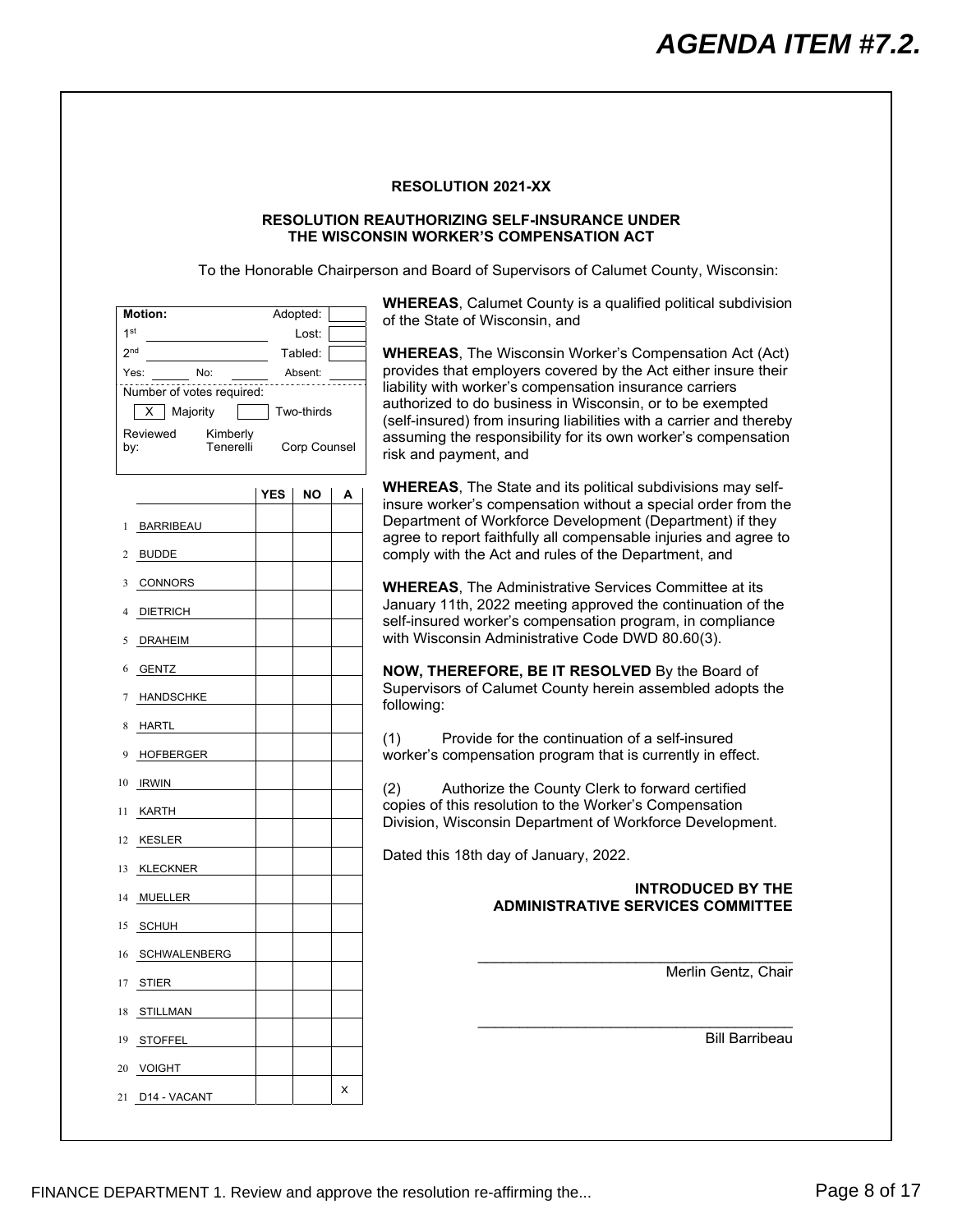## *AGENDA ITEM #7.2.*

| Ronald Dietrich                   |
|-----------------------------------|
| Pete Stier                        |
| Tom Stoffel                       |
| Hope Karth                        |
| Mary Schwalenberg                 |
| <b>COUNTERSIGNED BY</b>           |
| Alice Connors, County Board Chair |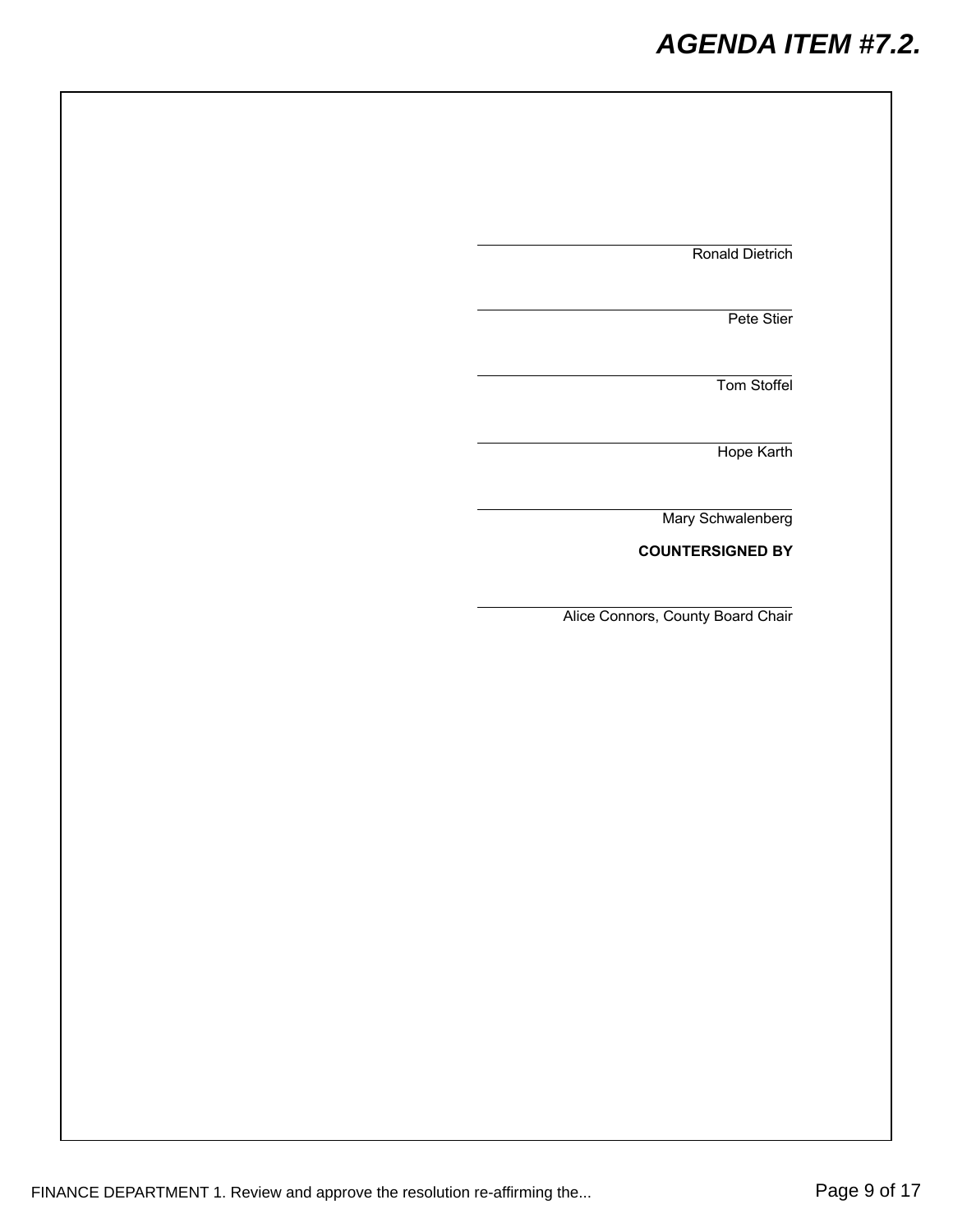#### **RESOLUTION 2021-XX**

#### **RESOLUTION AUTHORIZING THE ADMINISTRATIVE SERVICES COMMITTEE TO SETTLE ACCOUNTS NOT EXCEEDING TEN THOUSAND DOLLARS (\$10,000)**

<span id="page-9-0"></span>

| To the Honorable Chair and Board of Supervisors of                                                                      |       | Adopted:     |            |                                  | <b>Motion:</b>   |
|-------------------------------------------------------------------------------------------------------------------------|-------|--------------|------------|----------------------------------|------------------|
| Calumet County, Wisconsin:                                                                                              | Lost: |              |            | 1 <sup>st</sup>                  |                  |
|                                                                                                                         |       | Tabled:      |            |                                  | 2 <sub>nd</sub>  |
| <b>WHEREAS, Wisconsin Statute 59.52(12)(a) requires the</b><br>County Board, by resolution, to authorize a committee of |       | Absent:      |            | No:<br>Number of votes required: | Yes:             |
| the County Board to settle accounts under a certain                                                                     |       | Two-thirds   |            | Majority                         | x                |
| amount; and                                                                                                             |       |              |            | Kimberly                         | Reviewed         |
| <b>WHEREAS, The Administrative Services Committee has</b>                                                               |       | Corp Counsel |            | Tenerelli                        | by:              |
| reviewed said Wisconsin Statute.                                                                                        |       |              |            |                                  |                  |
|                                                                                                                         | A     | NO           | <b>YES</b> |                                  |                  |
| NOW, THEREFORE, BE IT RESOLVED By the Calumet<br>County Board of Supervisors herein assembled, authorize                |       |              |            |                                  | <b>BARRIBEAU</b> |
| the Administrative Services Committee to settle all current                                                             |       |              |            |                                  |                  |
| accounts, claims, demands or causes of action against the                                                               |       |              |            |                                  | <b>BUDDE</b>     |
| County, not to exceed ten thousand dollars (\$10,000).                                                                  |       |              |            |                                  | <b>CONNORS</b>   |
| BE IT FURTHER RESOLVED That all accounts, claims,                                                                       |       |              |            |                                  |                  |
| demands or causes of action against the County                                                                          |       |              |            |                                  | <b>DIETRICH</b>  |
| exceeding ten thousand dollars (\$10,000) be approved by                                                                |       |              |            |                                  | <b>DRAHEIM</b>   |
| the Calumet County Board.                                                                                               |       |              |            |                                  | <b>GENTZ</b>     |
| Dated this 18th day of January, 2022.                                                                                   |       |              |            | <b>HANDSCHKE</b>                 |                  |
| <b>INTRODUCED BY THE ADMINISTRATIVE</b>                                                                                 |       |              |            |                                  | HARTL            |
| <b>SERVICES COMMITTEE</b>                                                                                               |       |              |            | <b>HOFBERGER</b>                 |                  |
|                                                                                                                         |       |              |            |                                  |                  |
|                                                                                                                         |       |              |            |                                  | <b>IRWIN</b>     |
|                                                                                                                         |       |              |            |                                  | KARTH            |
| Merlin Gentz, Chair                                                                                                     |       |              |            |                                  | KESLER           |
|                                                                                                                         |       |              |            |                                  | <b>KLECKNER</b>  |
| <b>Bill Barribeau</b>                                                                                                   |       |              |            |                                  | <b>MUELLER</b>   |
|                                                                                                                         |       |              |            |                                  |                  |
|                                                                                                                         |       |              |            |                                  | <b>SCHUH</b>     |
| <b>Ronald Dietrich</b>                                                                                                  |       |              |            | <b>SCHWALENBERG</b>              |                  |
|                                                                                                                         |       |              |            |                                  | <b>STIER</b>     |
|                                                                                                                         |       |              |            |                                  | STILLMAN         |
|                                                                                                                         |       |              |            |                                  | <b>STOFFEL</b>   |
| Pete Stier                                                                                                              |       |              |            |                                  |                  |
|                                                                                                                         |       |              |            |                                  | <b>VOIGHT</b>    |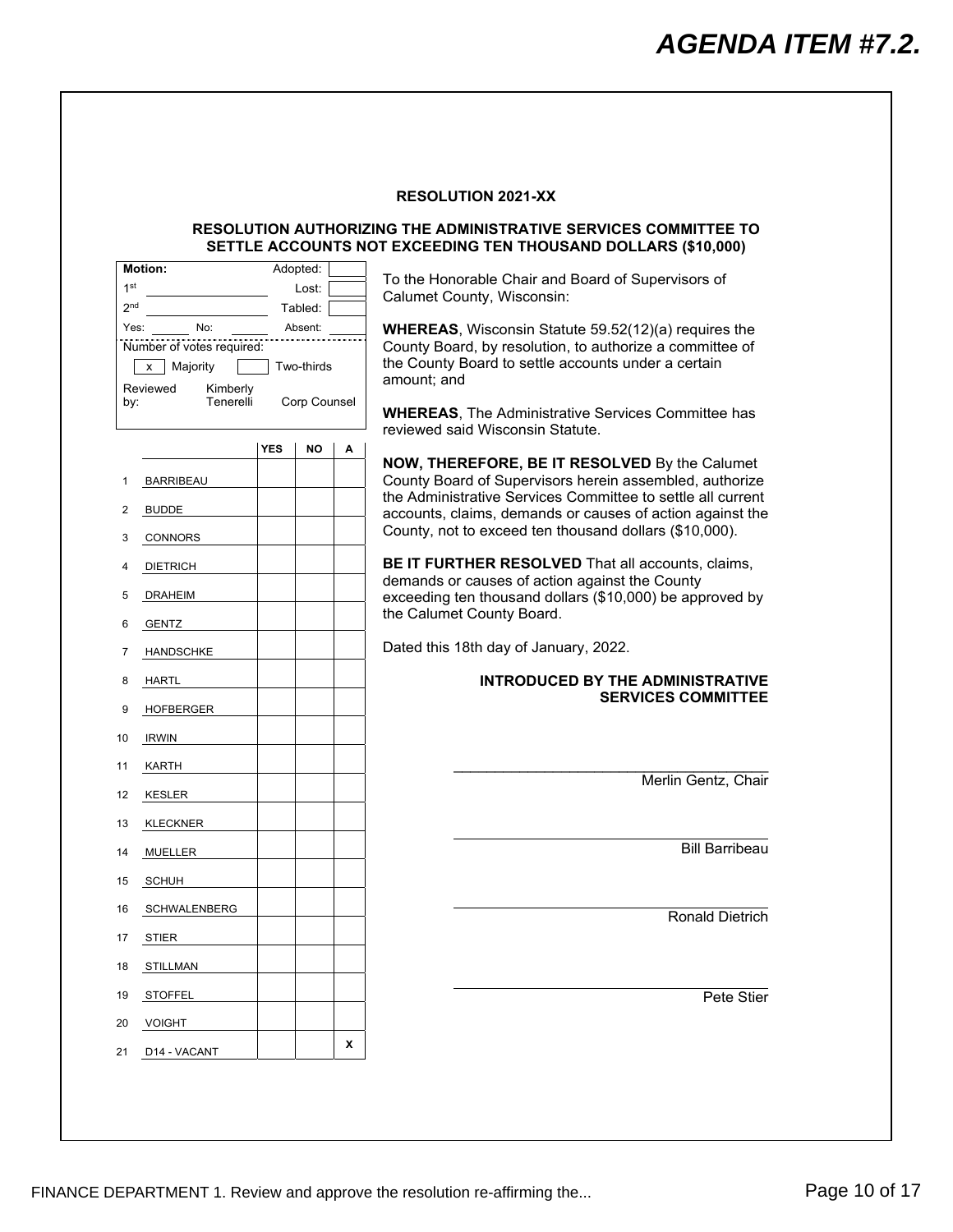## *AGENDA ITEM #7.2.*

Tom Stoffel

Hope Karth

Mary Schwalenberg

**COUNTERSIGNED BY**

Alice Connors, County Board Chair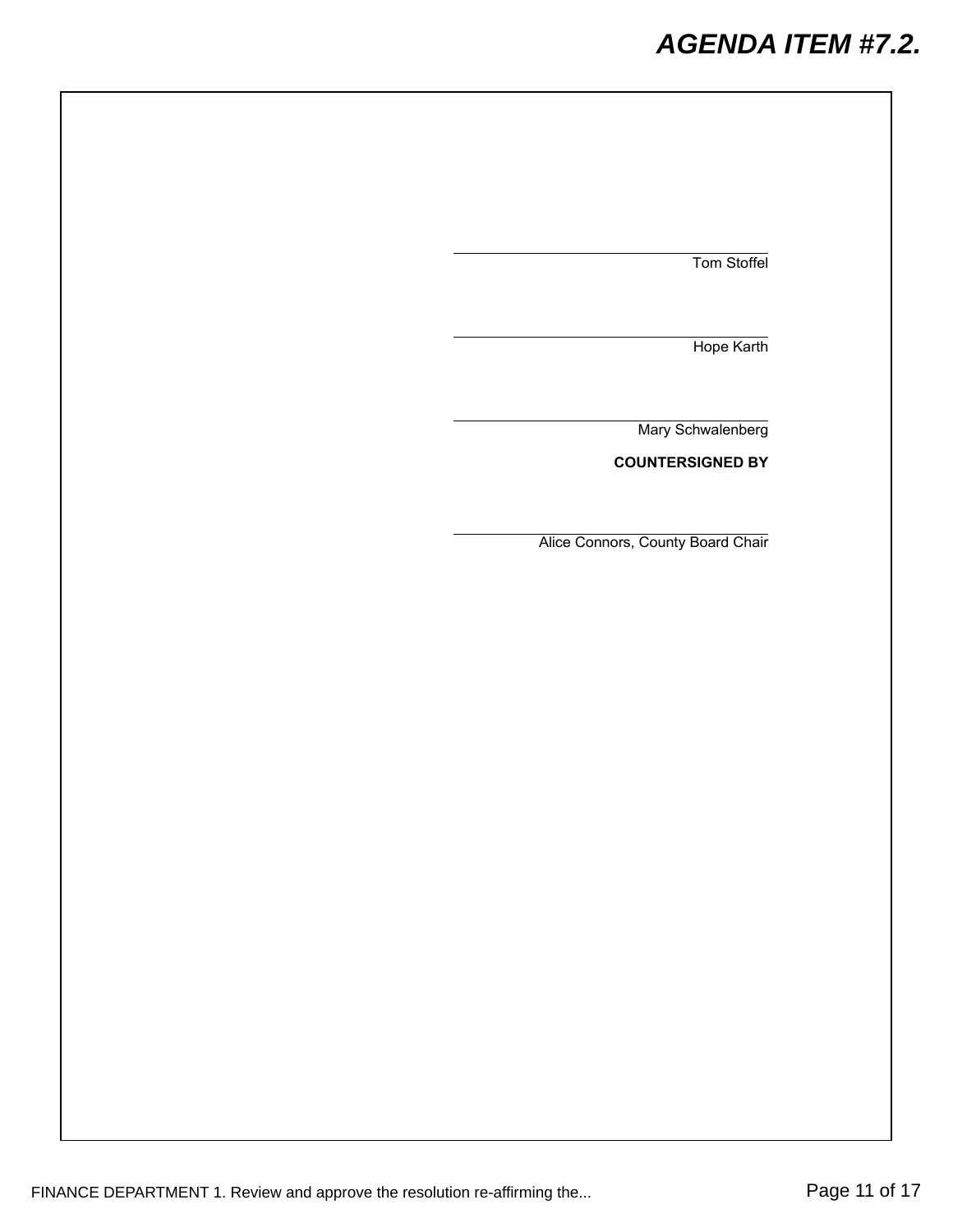<span id="page-11-0"></span>

206 Court Street Chilton, WI 53014 Office: (920) 849‐1446 Toll Free: (833) 620‐2730 Fax: (920) 849‐1475

Finance Department

January 11, 2022

Administrative Services Committee and County Board

We are recommending a budget amendment to approve a \$2,751,894 operating transfer from the County's general fund to the County's highway fund.

#### **Background**

The County's general fund has advanced the highway fund cash of \$3,152,632 as of December 31, 2020 with \$2,751,894 considered the long‐term portion. The remaining cash advance was used to finance inventory and accounts receivable balances of the highway operations.

From a fund balance perspective, the long-term portion has already been segregated within the general fund to represent that these funds are not available for expenditure. As a result, this transfer would not have any effect on the County's unassigned general fund balance which stands at 26% of general and special revenue fund expenditures as of December 31, 2020 (County policy requires 15%).

#### **Funding Structure of a County Highway Department**

The County's highway department is accounted for as a proprietary fund, funded by user charges, including charges to the County for maintenance and construction of the County trunk highway system. While property taxes are not a direct funding source, the County roads and bridges special revenue fund does rely on property taxes as one of its primary revenue sources.

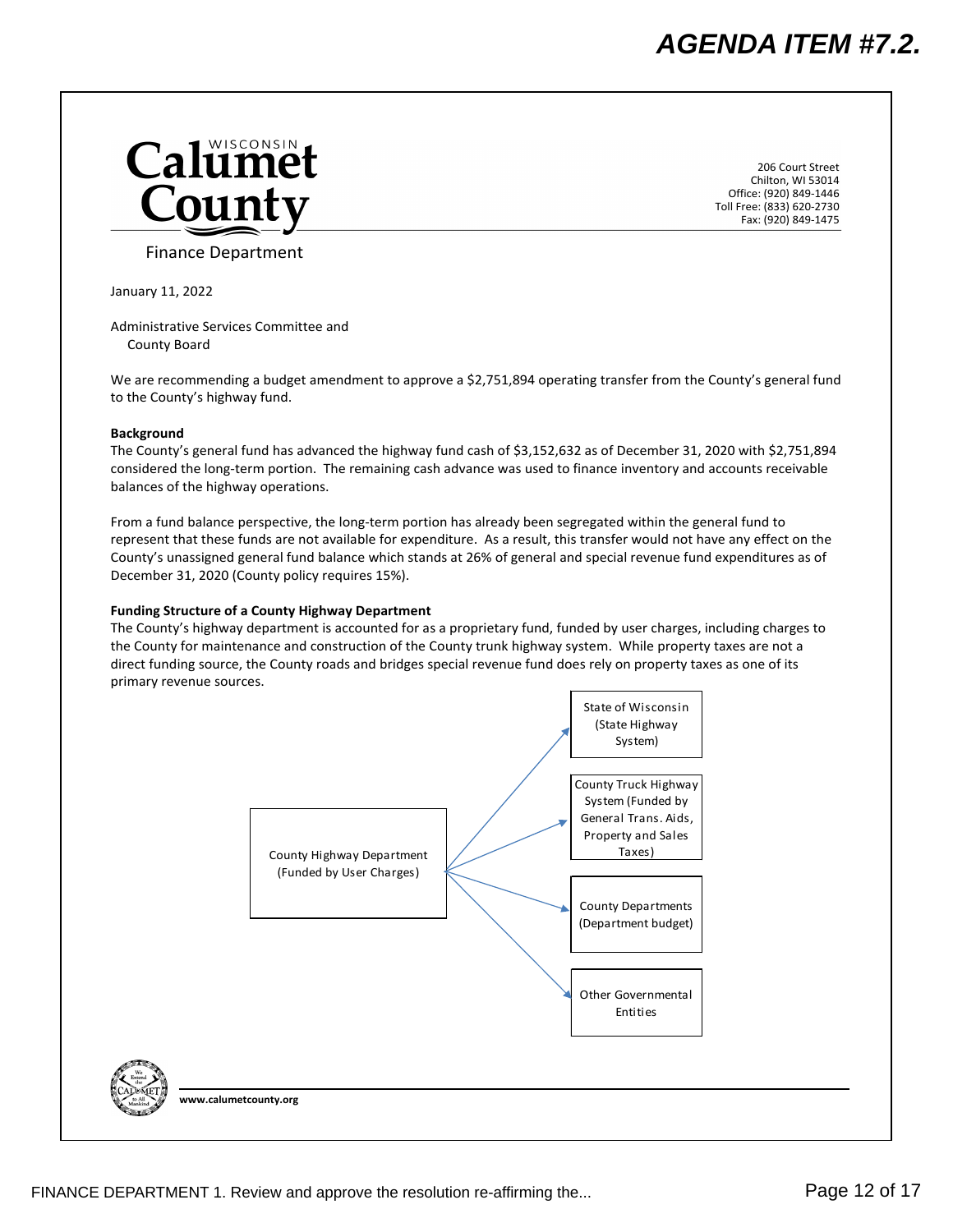

The long-term cash deficit within the highway fund has occurred over time, as illustrated below:

There are many factors which lead to the accumulated cash deficit; however, the timing for replacement of machinery and equipment has the most significant impact, as illustrated below:



It is important to understand that replacing machinery and equipment is necessary to maintain a reliable fleet of vehicles to properly perform maintenance responsibilities over the highway system within the County. In addition, depreciation based on historical costs will always be less than future replacement costs due to inflationary impacts.

In addition, it should be pointed out that the increase in long‐term cash balances noted above is not directly attributable to the construction of the highway shop. While overall depreciation expense increased by approximately \$160,000 annually once placed in service, this depreciation expense was excluded in the above graph, as the County financed the construction using general obligation debt repaid with property taxes and not highway funds.

#### **Looking Forward**

The highway fund operations will generate a cash deficit for 2021 which will be addressed as we close out 2021. Staff within the finance and highway departments have been working very closely during 2021 reviewing operations and equipment strategies with changes to be evaluated moving forward.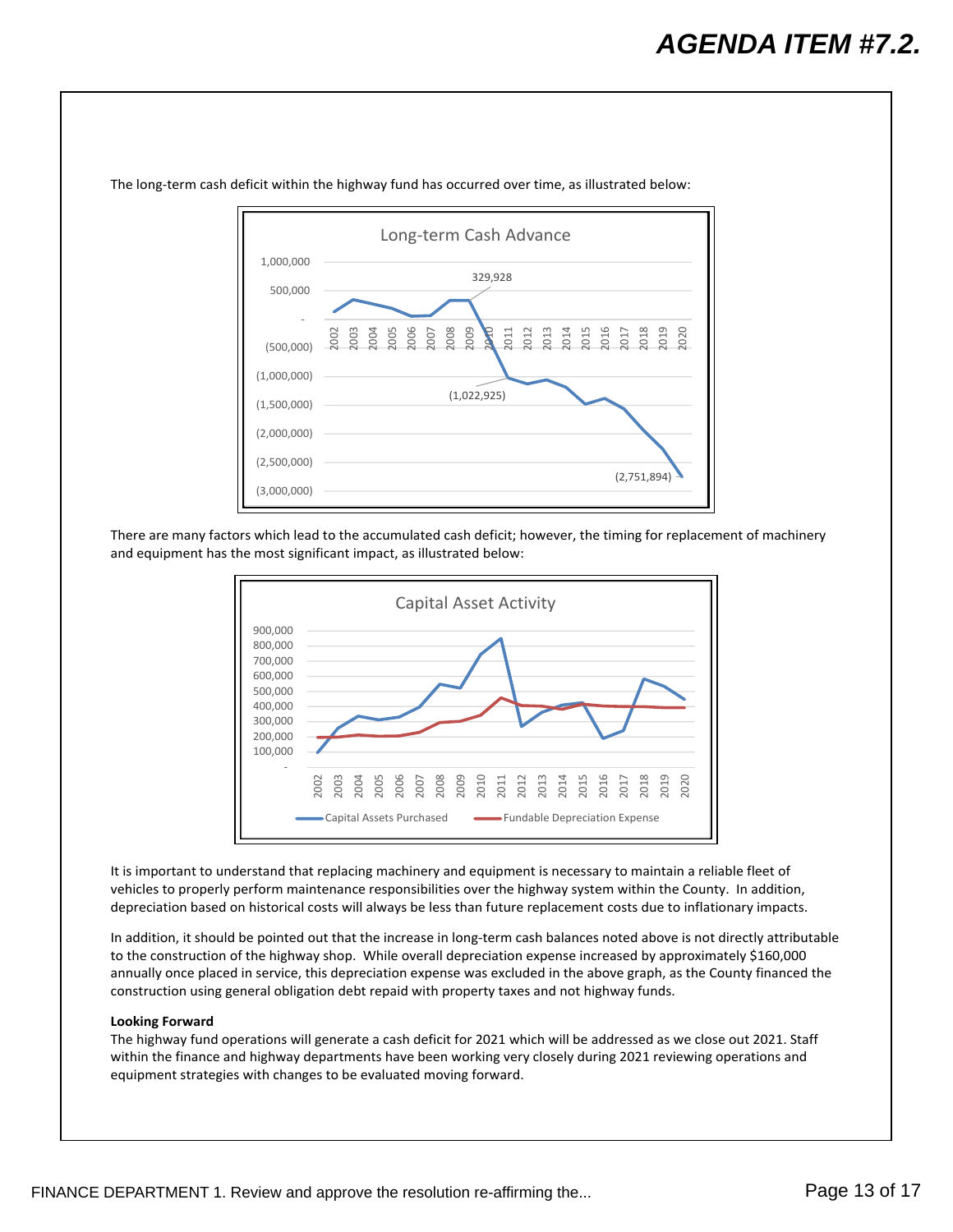#### **RESOLUTION 2021-XX**

#### <span id="page-13-0"></span>**RESOLUTION AUTHORIZING THE AMENDMENT OF THE 2021 BUDGET FOR AN OPERATING TRANSFER TO THE HIGHWAY FUND**

To the Honorable Chairperson and Board of Supervisors of Calumet County, Wisconsin:

| <b>Motion:</b><br>1 <sup>st</sup><br>2 <sub>nd</sub><br>No:<br>Yes:<br>Number of votes required:<br>Majority<br>х<br>Reviewed<br>Kimberly<br>Tenerelli<br>by: |            | Adopted:<br>Lost:<br>Tabled:<br>Absent:<br>Two-thirds<br>Corp Counsel |   | <b>WHEREAS, The Calumet County's General Fund has</b><br>advanced cash of \$2,751,894 as of December 31, 2020 to the<br>Highway Fund to finance operating and capital outlay<br>expenditures, and<br><b>WHEREAS, The Highway Fund does not anticipate being</b><br>able to repay the General Fund, and<br><b>WHEREAS, The General Fund has already segregated fund</b><br>balance of \$2,751,894 as nonspendable as of December 31,<br>2020, and |
|---------------------------------------------------------------------------------------------------------------------------------------------------------------|------------|-----------------------------------------------------------------------|---|--------------------------------------------------------------------------------------------------------------------------------------------------------------------------------------------------------------------------------------------------------------------------------------------------------------------------------------------------------------------------------------------------------------------------------------------------|
|                                                                                                                                                               | <b>YES</b> | ΝO                                                                    | А | <b>WHEREAS, The Administrative Services Committee at its</b>                                                                                                                                                                                                                                                                                                                                                                                     |
| BARRIBEAU<br>1                                                                                                                                                |            |                                                                       |   | January 11th, 2022 meeting approved the operating transfer<br>of \$2,751,894.                                                                                                                                                                                                                                                                                                                                                                    |
| <b>BUDDE</b><br>2                                                                                                                                             |            |                                                                       |   | NOW, THEREFORE, BE IT RESOLVED That the Finance                                                                                                                                                                                                                                                                                                                                                                                                  |
| CONNORS<br>3                                                                                                                                                  |            |                                                                       |   | Director be authorized to amend the 2021 budget to reflect an                                                                                                                                                                                                                                                                                                                                                                                    |
| <b>DIETRICH</b>                                                                                                                                               |            |                                                                       |   | operating transfer of \$2,751,894 from the General Fund to the<br>Highway Fund.                                                                                                                                                                                                                                                                                                                                                                  |
| <b>DRAHEIM</b><br>5                                                                                                                                           |            |                                                                       |   |                                                                                                                                                                                                                                                                                                                                                                                                                                                  |
| <b>GENTZ</b><br>6                                                                                                                                             |            |                                                                       |   | Dated this 18th day of January, 2022.                                                                                                                                                                                                                                                                                                                                                                                                            |
| <b>HANDSCHKE</b>                                                                                                                                              |            |                                                                       |   | <b>INTRODUCED BY THE</b><br><b>ADMINISTRATIVE SERVICES COMMITTEE</b>                                                                                                                                                                                                                                                                                                                                                                             |
| <b>HARTL</b><br>8                                                                                                                                             |            |                                                                       |   |                                                                                                                                                                                                                                                                                                                                                                                                                                                  |
| <b>HOFBERGER</b><br>9                                                                                                                                         |            |                                                                       |   |                                                                                                                                                                                                                                                                                                                                                                                                                                                  |
| <b>IRWIN</b><br>10                                                                                                                                            |            |                                                                       |   | Merlin Gentz, Chair                                                                                                                                                                                                                                                                                                                                                                                                                              |
|                                                                                                                                                               |            |                                                                       |   |                                                                                                                                                                                                                                                                                                                                                                                                                                                  |
| KARTH<br>11                                                                                                                                                   |            |                                                                       |   |                                                                                                                                                                                                                                                                                                                                                                                                                                                  |
| KESLER<br>12                                                                                                                                                  |            |                                                                       |   | <b>Bill Barribeau</b>                                                                                                                                                                                                                                                                                                                                                                                                                            |
| <b>KLECKNER</b><br>13                                                                                                                                         |            |                                                                       |   |                                                                                                                                                                                                                                                                                                                                                                                                                                                  |
| MUELLER<br>14                                                                                                                                                 |            |                                                                       |   | <b>Ronald Dietrich</b>                                                                                                                                                                                                                                                                                                                                                                                                                           |
| SCHUH<br>15                                                                                                                                                   |            |                                                                       |   |                                                                                                                                                                                                                                                                                                                                                                                                                                                  |
| 16 SCHWALENBERG                                                                                                                                               |            |                                                                       |   |                                                                                                                                                                                                                                                                                                                                                                                                                                                  |
| 17 STIER                                                                                                                                                      |            |                                                                       |   | Pete Stier                                                                                                                                                                                                                                                                                                                                                                                                                                       |
| 18 STILLMAN                                                                                                                                                   |            |                                                                       |   |                                                                                                                                                                                                                                                                                                                                                                                                                                                  |
| 19 STOFFEL                                                                                                                                                    |            |                                                                       |   | <b>Tom Stoffel</b>                                                                                                                                                                                                                                                                                                                                                                                                                               |
| 20 VOIGHT                                                                                                                                                     |            |                                                                       |   |                                                                                                                                                                                                                                                                                                                                                                                                                                                  |
| 21 D14 - VACANT                                                                                                                                               |            |                                                                       | X |                                                                                                                                                                                                                                                                                                                                                                                                                                                  |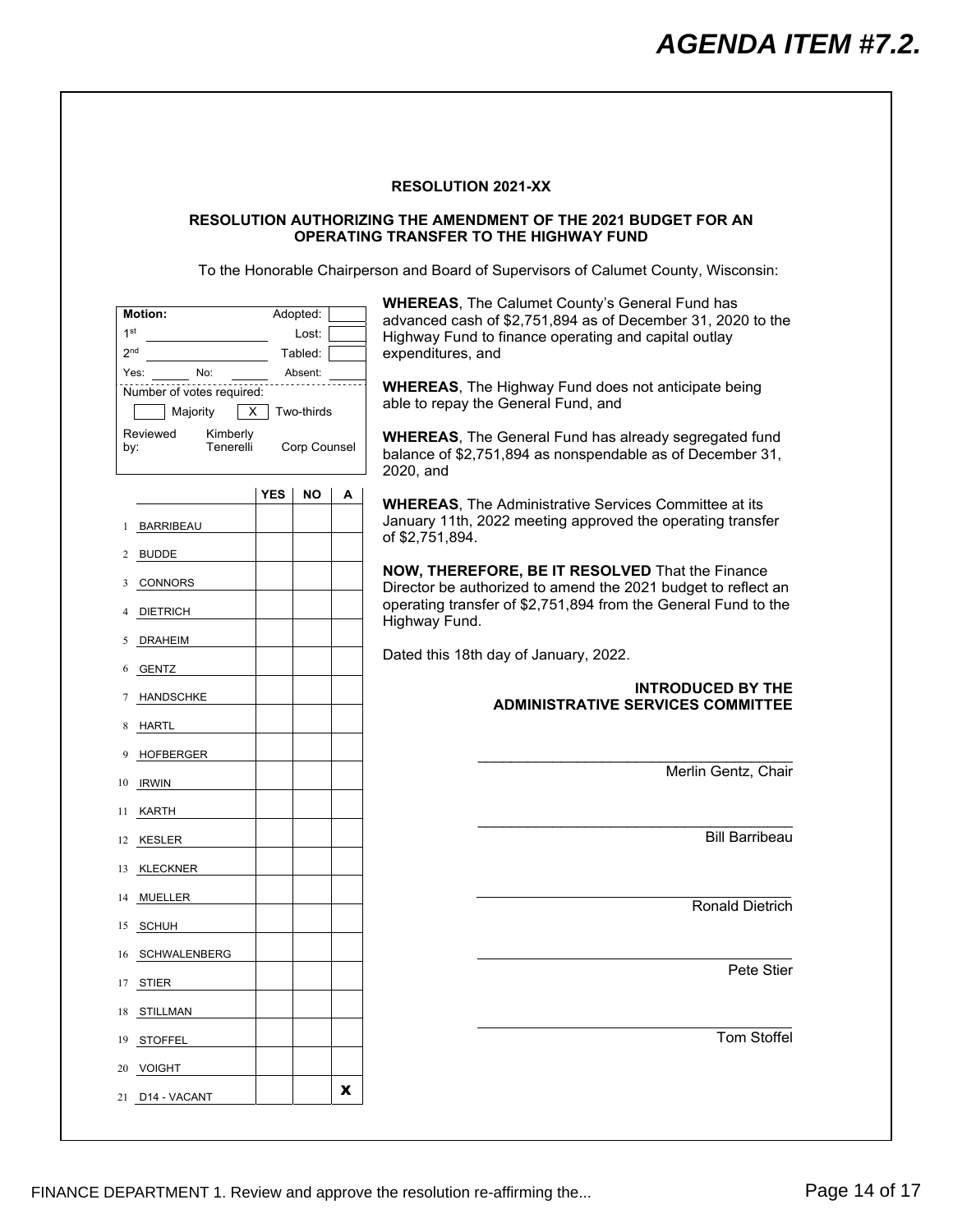## *AGENDA ITEM #7.2.*

Hope Karth

Mary Schwalenberg

**COUNTERSIGNED BY**

Alice Connors, County Board Chair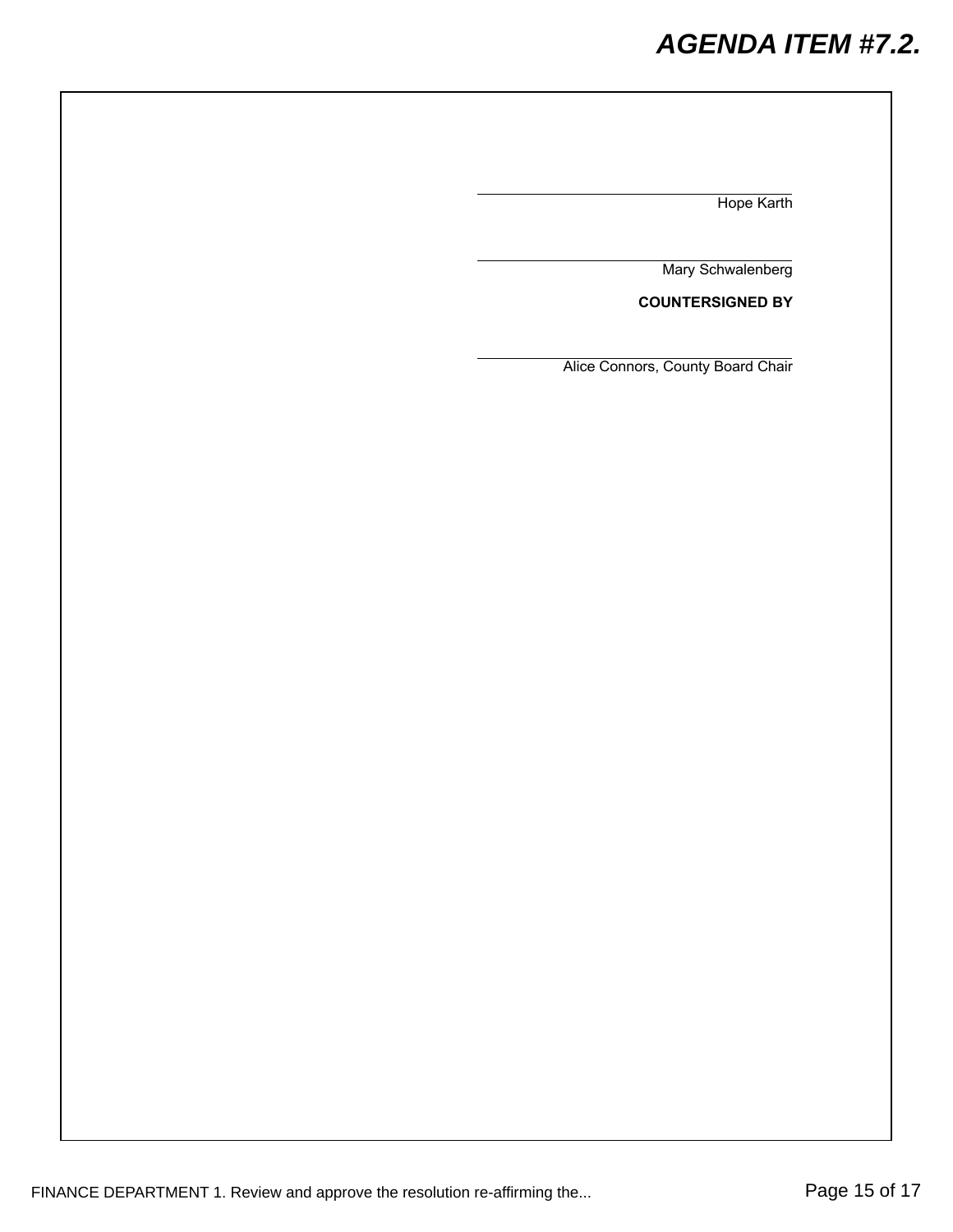<span id="page-15-0"></span>**Calumet County, Wisconsin General Fund PTO to PEHP Budget Transfer For the Year Ending December 31, 2021 Per the authority granted under State Statute 65.90(5)(b) and Resolution 2013-36**

#### **Transfer From:**

| 0100-08-523-515-000-0000 | <b>Sundry Unclassified</b>                      | 105,612 |
|--------------------------|-------------------------------------------------|---------|
| Transfer To:             |                                                 |         |
| 0100-08-519-515-011-0110 | Finance - Wages - F.T.                          | 5.546   |
| 0100-09-515-514-011-0110 | IS - Wages - F.T.                               | 7.292   |
| 0100-10-510-514-011-0110 | Co. Admin. - Wages - F.T.                       | 9.575   |
| 0100-10-510-514-011-0113 | Co. Admin. - Wages - P.T.                       | 2,255   |
| 0100-10-517-514-011-0110 | Publishing and Records Management - Wages - F T | 2.030   |

| 0100-10-517-514-011-0110 | Publishing and Records Management - Wages - F.T. | 2,030   |
|--------------------------|--------------------------------------------------|---------|
| 0100-10-529-514-011-0110 | Human Resources - Wages - F.T.                   | 6,116   |
| 0100-10-734-563-011-0110 | Community Develpment - Wages - F.T.              | 3,676   |
| 0100-10-734-563-011-0113 | Community Develpment - Wages - P.T.              | 424     |
| 0100-11-502-512-011-0110 | Circuit Court - Wages - F.T.                     | 6,288   |
| 0100-11-502-512-011-0113 | Circuit Court - Wages - P.T.                     | 812     |
| 0100-11-503-512-011-0113 | Probate - Wages - P.T.                           | 1,218   |
| 0100-12-507-513-011-0110 | District Attorney - Wages - F.T.                 | 812     |
| 0100-12-508-513-011-0113 | Victim Witness - Wages - P.T.                    | 4,824   |
| 0100-15-526-517-011-0110 | Real Property Lister - Wages - F.T.              | 2,030   |
| 0100-16-562-549-011-0110 | Corporation Counsel - Wages - F.T.               | 4,478   |
| 0100-22-594-563-011-0110 | Planning - Wages - F.T.                          | 4,400   |
| 0100-23-571-552-011-0110 | Parks - Wages - F.T.                             | 5,560   |
| 0100-24-579-556-011-0113 | UW Extension - Wages - P.T.                      | 424     |
| 0100-25-582-561-011-0110 | LWCD - Wages - F.T.                              | 6,738   |
| 0100-28-524-516-011-0110 | Maintenance - Wages - F.T.                       | 2,223   |
| 0100-40-530-521-011-0110 | Sheriff Admin - Wages - F.T.                     | 10,172  |
| 0100-40-531-521-011-0110 | Sheriff - Enforcement - Wages - F.T.             | 2,587   |
| 0100-40-540-525-011-0110 | Emergency Management - Wages - F.T.              | 2,095   |
| 0100-40-541-525-011-0110 | Local Emergency Planning Com - Wages - F.T.      | 698     |
| 0100-40-542-526-011-0110 | Sheriff Radio - Wages - F.T.                     | 7,232   |
| 0100-40-543-527-011-0110 | Sheriff Jail - Wages - F.T.                      | 6,107   |
|                          |                                                  | 105,612 |